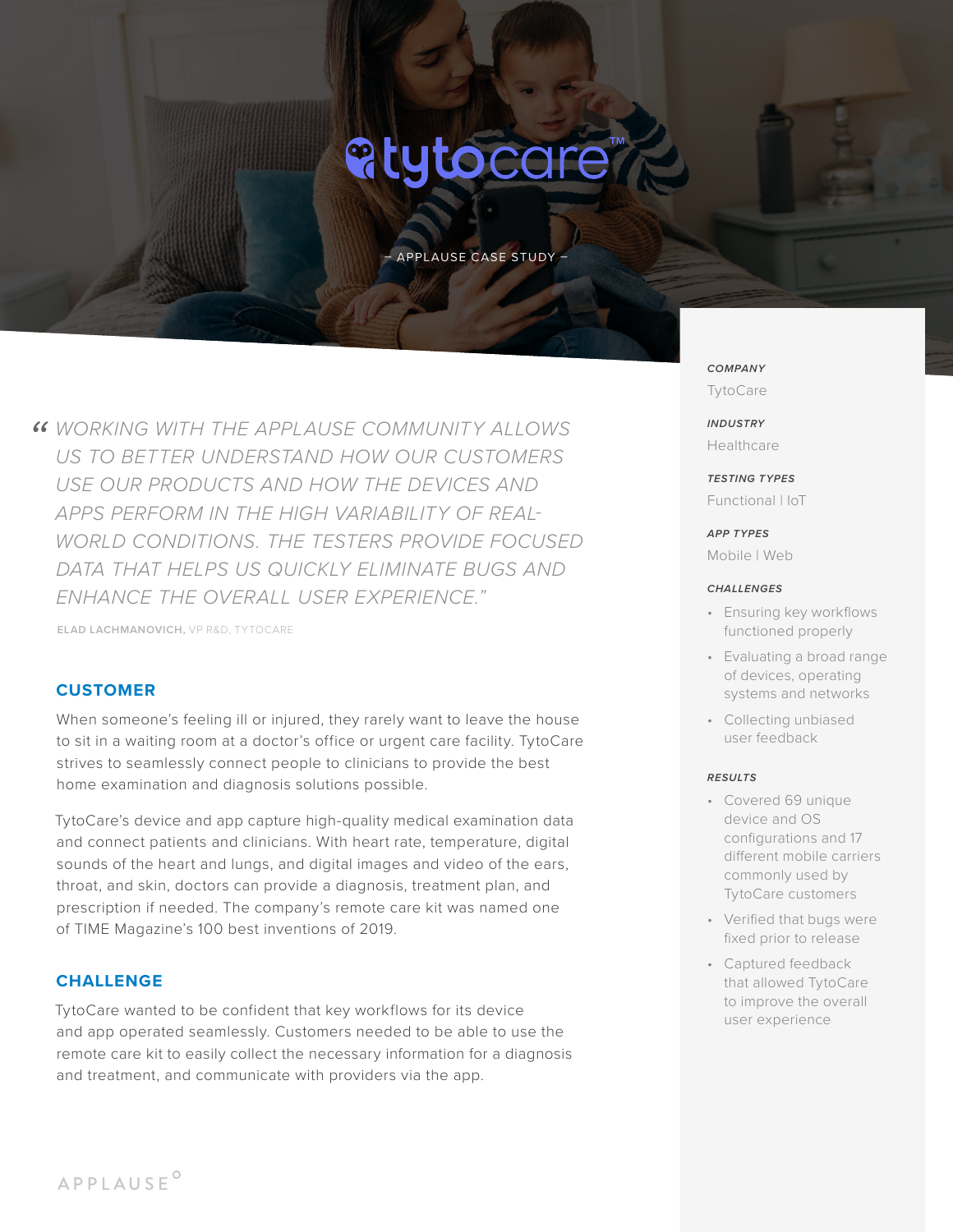The company wanted to uncover issues that impacted overall user experience, as well as ensure proper coverage for the devices, networks and operating systems its customers used. Both functionality and connection quality matter to TytoCare. Understanding real-world performance was especially important as the company planned to expand into new markets. While the company has an extensive QA department in Israel, the team didn't have access to the same networks customers in other parts of the world use, making it difficult to test connectivity.

TytoCare also wanted to test new features prior to release and collect unbiased user feedback, balancing structured test cases with exploratory testing. Localization and bug fix verification were priorities as well.

## **SOLUTION**

TytoCare partnered with Applause to source testers in 16 U.S. states and 2 Canadian provinces to provide the geographic coverage the company needed. Applause facilitated tests evaluating application functionality and connectivity quality cycles on both Android and iOS devices. With testers who are native speakers of English, Spanish and French, TytoCare was also able to evaluate localization.

The Applause community tested hardware and firmware updates to the TytoCare device as well, ensuring that changes to the device worked smoothly. To determine how the app performed in real-world conditions and speed the development process, testing occurred during nights and weekends, when TytoCare's customers were most likely to use it. Testers partner with one another to play the roles of the patient and doctor on live meetings to test connection quality.

Together, TytoCare and Applause designed a series of tests that included both structured and unstructured test cases. This allowed the healthcare company to ensure it was testing for critical coverage and use cases, while also capturing insight on edge cases and the overall user experience. Detailed documentation of bugs and test results allowed TytoCare's QA and development teams to quickly address any problems.

In addition, the two companies performed live sessions with the TytoCare internal testing team and Applause testers to work through problems that the QA team could not reproduce on their own.

## **RESULTS**

Members of the Applause community were able to test 69 unique device and OS configurations and 17 different mobile carriers. The partnership allowed TytoCare to quickly activate tests with complex requirements, such as connection quality tests on a wide range of configurations across various locations and networks — conditions that the in-house QA team could not reproduce.



*" WITH THE APPLAUSE TESTING TEAM, WE'VE BEEN ABLE TO VALIDATE THAT EVERY ASPECT OF THE PROCESS WORKS SMOOTHLY FOR BOTH PATIENTS AND PROVIDERS, INSPIRING CONFIDENCE IN OUR PRODUCTS."*

**ELAD LACHMANOVICH,**  VP R&D, TYTOCARE